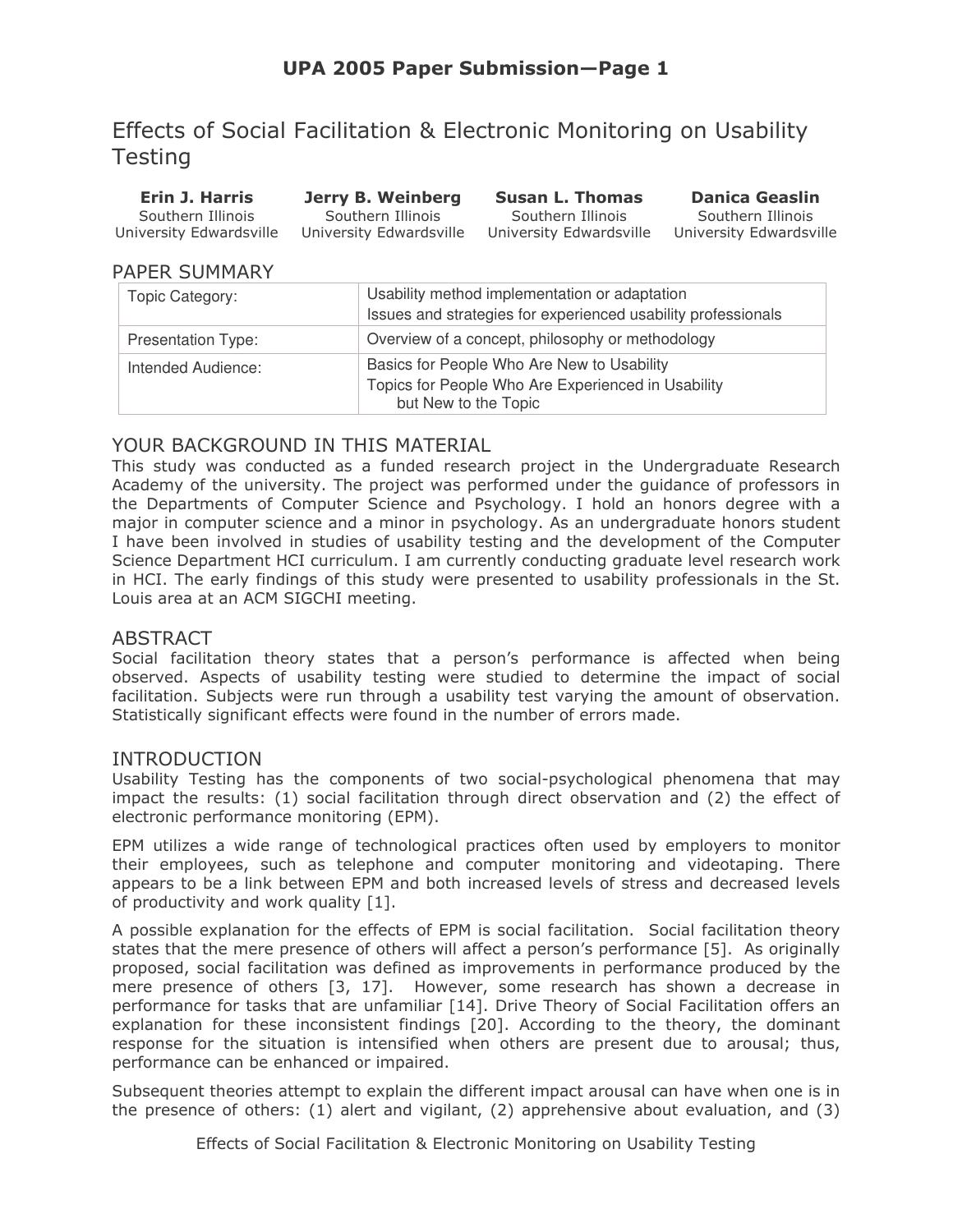## **UPA 2005 Paper Submission-Page 2**

distracted. While all three theories may explain the negative effects of EPM, apprehension about evaluation is the most relevant. It is important to note that evaluation apprehension can occur even when the purpose of monitoring is not for the evaluation of the person's performance. Being monitored for any reason, such as usability testing, can make a person apprehensive.

The link between EPM and increased levels of stress has been demonstrated in numerous studies. For example, in a study involving 762 telecommunications workers, those that were monitored reported "higher levels of tension, anxiety, depression, anger, and fatigue" [17, p. 23]. Other studies have found that participants working on tasks requiring much thought and skill performed significantly worse when under EPM [2]. However, the performance of participants working on simple repetitive tasks was increased when electronically monitored [1].

Support for the enhancement of dominant responses in the presence of others has been found in such diverse areas as cockroaches running a maze and pool players' shot-making ability. Cockroaches were able to complete a simple maze much faster when in the presence of other cockroaches. Conversely, they had more difficulty completing the complex maze when in the presence of other cockroaches [21]. In the same way, good pool players increased their shot-making ability when observed while less talented players dropped their percentage of made shots [12].

The enhancement of the dominant response is intensified when people believe that the observer is assessing their performance. For example, while blindfolded observers did not affect autoworker's job performances, observers who were in a position to see the performance elicited a dominant response - good workers performed better and poor workers performed worse [6]. This effect can be even more pronounced if the observer is seen as being an expert [10].

## **METHODS**

#### **Hypothesis**

Given that the basic set-up of usability testing closely resembles EPM, this study was designed to determine whether the known effects of EPM and social facilitation carry over to usability testing in the software design process. It can be hypothesized that individuals performing usability tasks with the presence of a facilitator will exhibit enhanced performance when completing a simple task and impaired performance when completing a complex task. These effects should be magnified when the evaluation component is made more salient through a constant reminder of the electronic monitoring or through meeting the software design team.

#### **Procedure**

The study examined three aspects of Usability Testing: (1) persistent knowledge of being observed, (2) presence of a facilitator, and (3) persistent knowledge of being electronically monitored. Four groups, each consisting of 25 randomly assigned participants, were asked to perform a usability test on Microsoft Word. Each group differed in the way the usability test was conducted in order to control each of the aspects of the study. The subjects were recruited from the introductory computer science programming class. This is a class for both computer science majors and non-majors. Further, Microsoft Word is the primary word processing application available to students across the university. Therefore, all subjects were computer literate and somewhat familiar with Microsoft Word.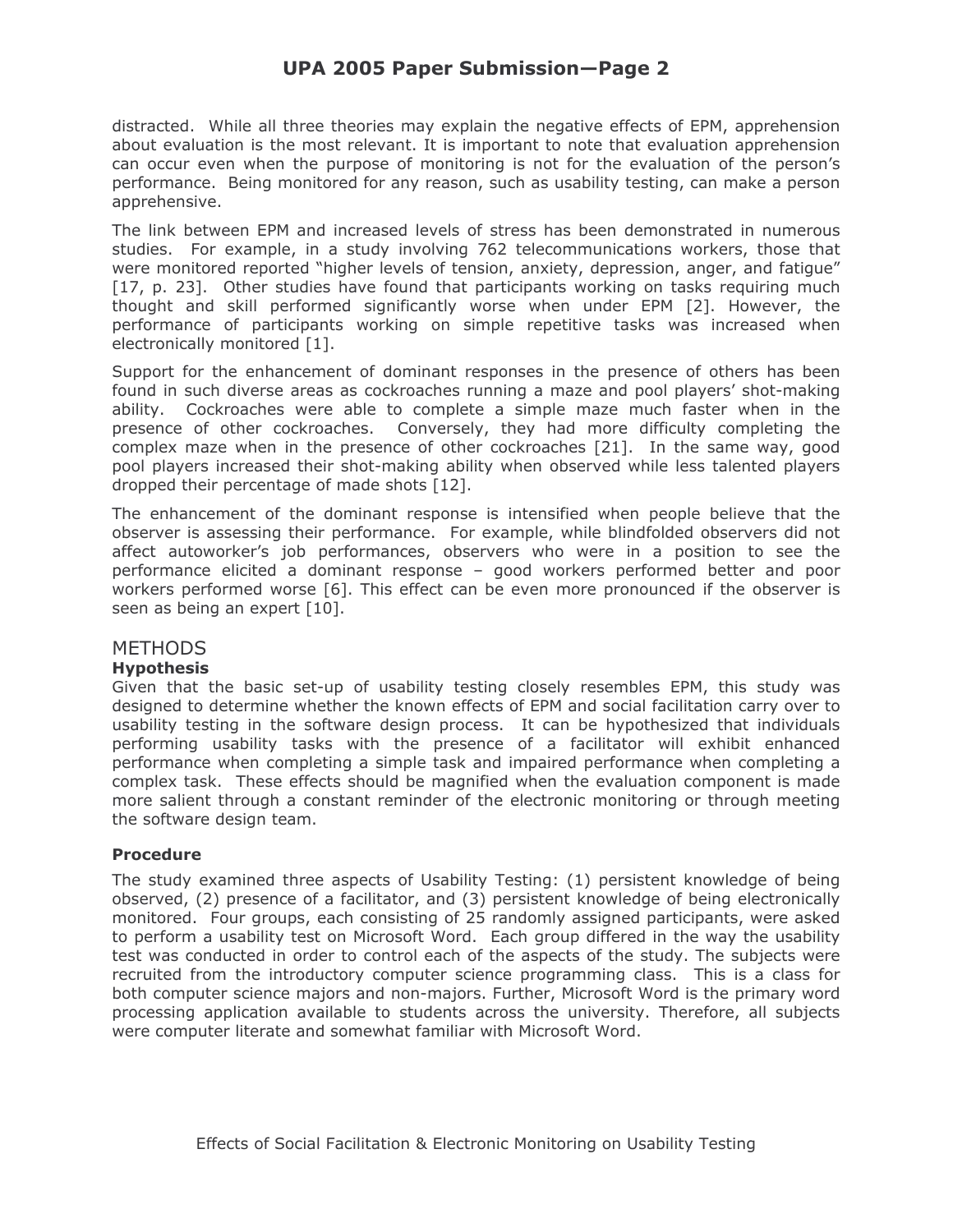## **UPA 2005 Paper Submission-Page 3**



Figure 1. User Interaction and Observation Rooms

The Usability Lab where the research was conducted is a split room set-up to support Usability Testing (See Figure 1). One side of the lab provides an area for the user and facilitator to perform computer tasks. The other side provides a monitor and video tape recorder for observation.

All subjects were instructed that they were participating in a software design test to determine the usability of a particular software application. All subjects were also informed that they were being videotaped and that the videos were to be viewed only for the purpose of collecting information about the ease of use of the software, and would be erased immediately after the study. All subjects were asked to complete the same 8 simple and 8 complex tasks using Microsoft Word (See Figure 2). Similarly, all subjects were instructed to talk aloud.

#### **Simple Tasks**

- Center and underline the title of the document.
- Insert a page break at the end of the document

#### **Complex Tasks**

- Add a center tab stop at the 3-inch mark from the left side of the screen.
- . When you add a header to Microsoft Word, the header is added to all pages of the document. Setup Word so that the header of the first page of the document is different from the rest of the pages.

#### Figure 2. Examples of Simple and Complex Tasks

The subjects were instructed to continue working on the task until the task was completed or a time limit expired. The completeness and number of errors for each task were recorded, where an error is described as any divergence from the expected behavior [16]. For example, choosing menu items that are not part of the task's solution would constitute an error. Each subject's run was captured using screen recording software for the purposes of counting errors. The recording software can run in a background mode, so as not to remind the user of the recording.

The first of the four subject groups, termed "Facilitator Group", served as the control group for the study. Subjects in this group performed the usability test in the presence of a facilitator who was seated behind and just off to the side of the subject so as to have a view of the screen. The facilitator occasionally reminded the subjects to talk out loud as they worked and indicated when the subjects could go on to the next task (either when a task was completed or when the time for the task elapsed).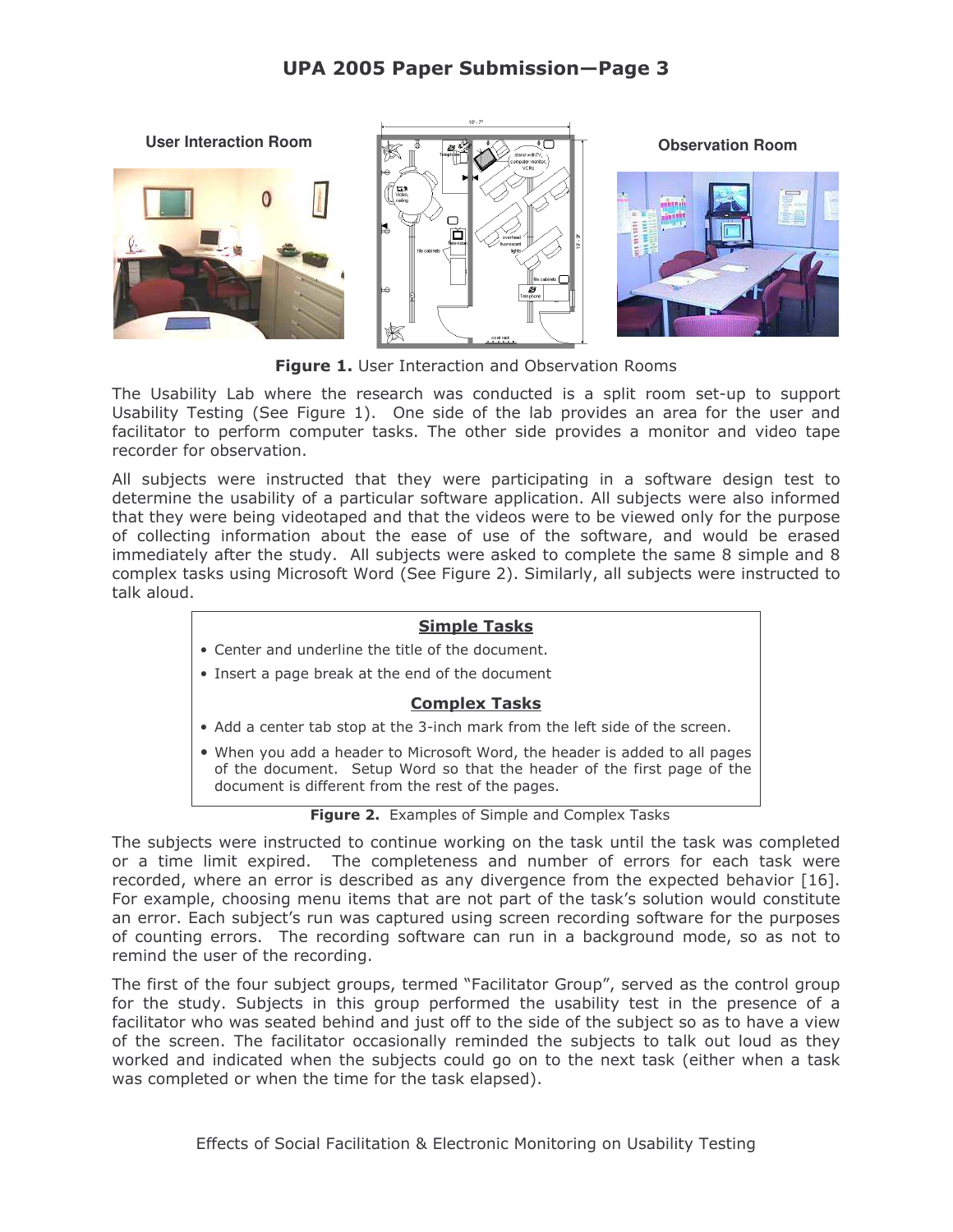The second group, termed "No Facilitator Group", was run without a facilitator present in the room with the user. As with all subjects, they were informed that videotaping would be done and that it is important that they talk out loud. The only communication with the subject was a beep through a two-way radio to indicate the task was completed or the time on a task had expired and to go on to the next task.

The third group, termed "Facilitator + Reminding Group", included the presence of a facilitator as in the Facilitator Group, but added a reminder of the electronic monitoring through frequent communication with the software design team who was watching via closed circuit television. To simulate the presence of a design team, an experimental cohort was stationed in the Observation Room (see Figure 1). The communication was done by means of two-way radios. The nature of the communication was to simulate gathering information about how a task was performed. The questions were phrased similarly, for example "Could you tell us why you did it this way" or "Did you know you could do it using this other menu" or "Why do you think you had difficulty completing this task?". In addition, the recording software was set to flash a bounding box around the area being recorded, in this case entire desktop.

The fourth group, termed "Facilitator + Design Team", included the presence of a facilitator as in the Facilitator Group, but subjects were also introduced to the "software design team" prior to the usability test. Subjects were first led into the Observation Room where they met three to four members of the design team. In addition, they were shown the closed circuit television displaying the view the team would be observing. The television shows a split screen picture, one camera focused on the subject and the second focused on the computer screen that the subject is using. Various user models were on the white board walls of the Observation Room. A group of confederates was used to simulate the software design team. Members greeted the subject and introduced themselves by name.

| <b>Group</b>                | <b>Treatment</b>                                                                                   |
|-----------------------------|----------------------------------------------------------------------------------------------------|
| Facilitator (Control Group) | With presence of a facilitator                                                                     |
| No Facilitator              | Without presence of a facilitator                                                                  |
| Facilitator + Reminding     | Frequent communication with the software<br>design team                                            |
| Facilitator + Design Team   | Introduced to a group of confederates and shown<br>the monitoring room prior to the Usability Test |

Table 1. Experimental Groups

## **RESULTS**

In order to examine the effects of social facilitation and electronic monitoring, two  $4 \times 2$ mixed Analysis of Variances (ANOVAs) were conducted with group (No Facilitator vs. Facilitator vs. Facilitator + Reminding vs. Facilitator + Design Team) as the between subject variable and type of task (simple vs. complex) as the within subject variable. Errors and task completion were the dependent measures. The mean number of errors committed by each subject group is shown in Figure 3.

The ANOVA for errors revealed a main effect for the type of task. Fewer errors were made on simple tasks (M = 9.74) than on the complex tasks (M = 53.2),  $F(1, 96) = 367.34$ , p =  $.0001.$ 

A main effect was also found for group. The No Facilitator group ( $M = 27.98$ ) and the Facilitator + Constant Reminding group ( $M = 26.10$ ) performed similarly and had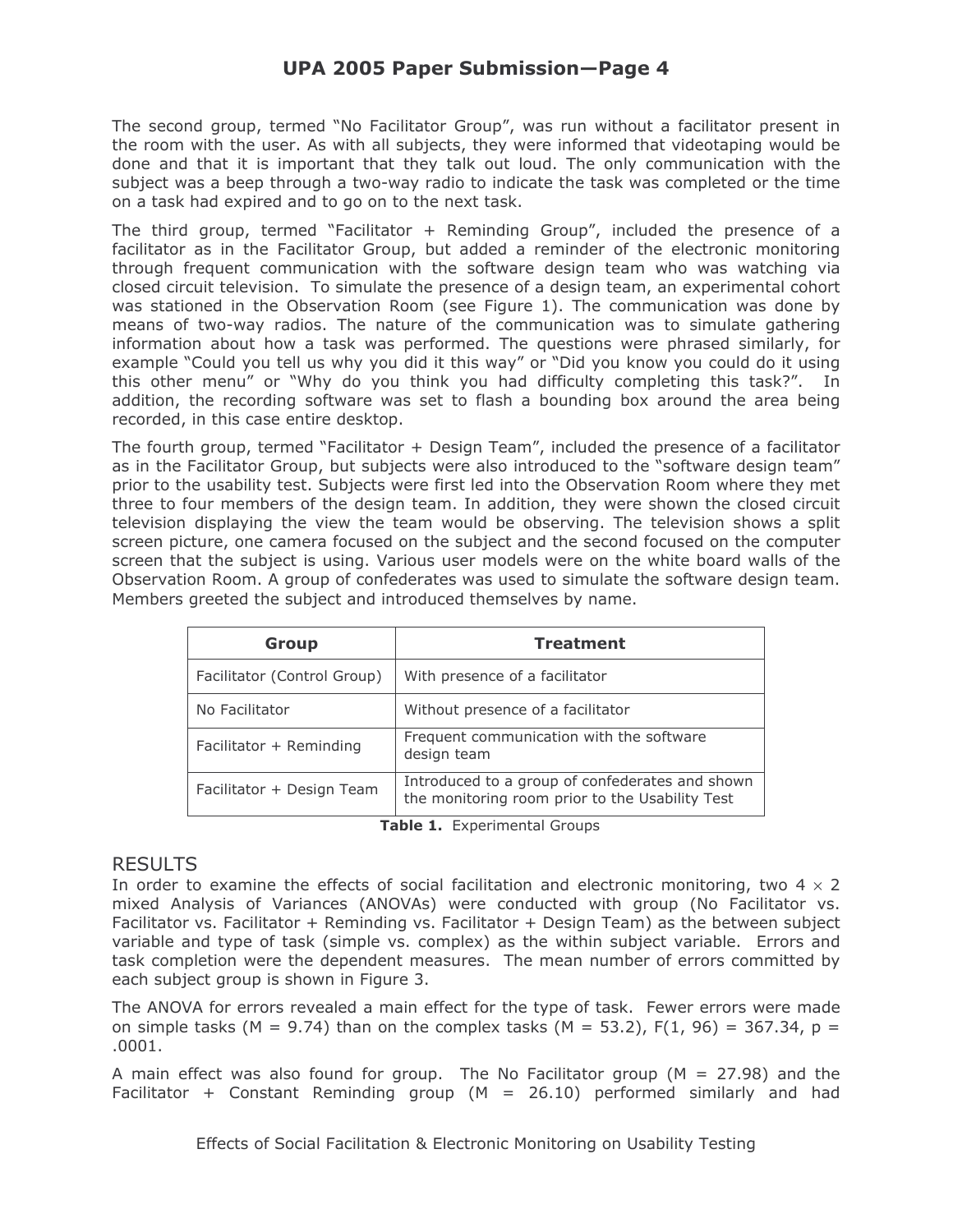## UPA 2005 Paper Submission—Page 5

significantly fewer errors than the Facilitator group ( $M = 35.82$ ) and the Facilitator + Design Team group (M = 35.98), which also performed similarly,  $F(3, 96) = 3.50$ , p = .018.



**Figure 3.** Task Errors

The interaction between group and the type of task did not reach statistical significance,  $F(3, 96) = 2.10$ ,  $p = .106$ .

The ANOVA for task completion revealed a main effect for the type of task. A larger number of simple tasks were completed (M = 7.6) than complex tasks (M = 5.92), F(1, 96) =  $162.04$ ,  $p = .0001$ . There was neither a significant main effect for group nor a significant interaction between group and the type of task (p's  $> .4$ ).

#### **Discussion**

Social facilitation theory predicts that a person's dominant response to performing a task is enhanced: performance on simple tasks improves and performance on complex tasks degrades. Our experimental results show that the effects of social facilitation are present when conducting a usability test. Specifically, in the presence of a facilitator, users performed significantly worse, or made a greater number of errors, on complex tasks than when no facilitator was present (No Facilitator group vs. Facilitator and Facilitator + Design Team groups).

Contrary to our hypothesis, the Facilitator and Facilitator  $+$  Design Team groups also experienced impaired performance by making a greater number of errors on simple tasks when compared with the No Facilitator group. The explanation for this can be found by more closely examining the simple tasks used in this experiment. In order for performance to be enhanced due to social facilitation, the correct response to the task being completed must be well learned, repetitive, or instinctive. In this study, the simple tasks, while easier to complete than the complex tasks, were not so well learned that performance enhancement could be achieved in the presence of a facilitator and design team.

The Facilitator + Reminding group performed very similarly to the No Facilitator group in the number of errors made for both complex and simple tasks. One explanation of this is the nature of the constant reminding. For each subject, a confederate on a two-way radio would occasionally ask the facilitator to remind the user to talk out loud, ask the user why they had difficulty with a task, and occasionally ask them why they had not considered a particular menu or dialog box that would have led to a solution. A frequent response to this last interaction would be "I wasn't paying attention" or "I just wasn't thinking". This type of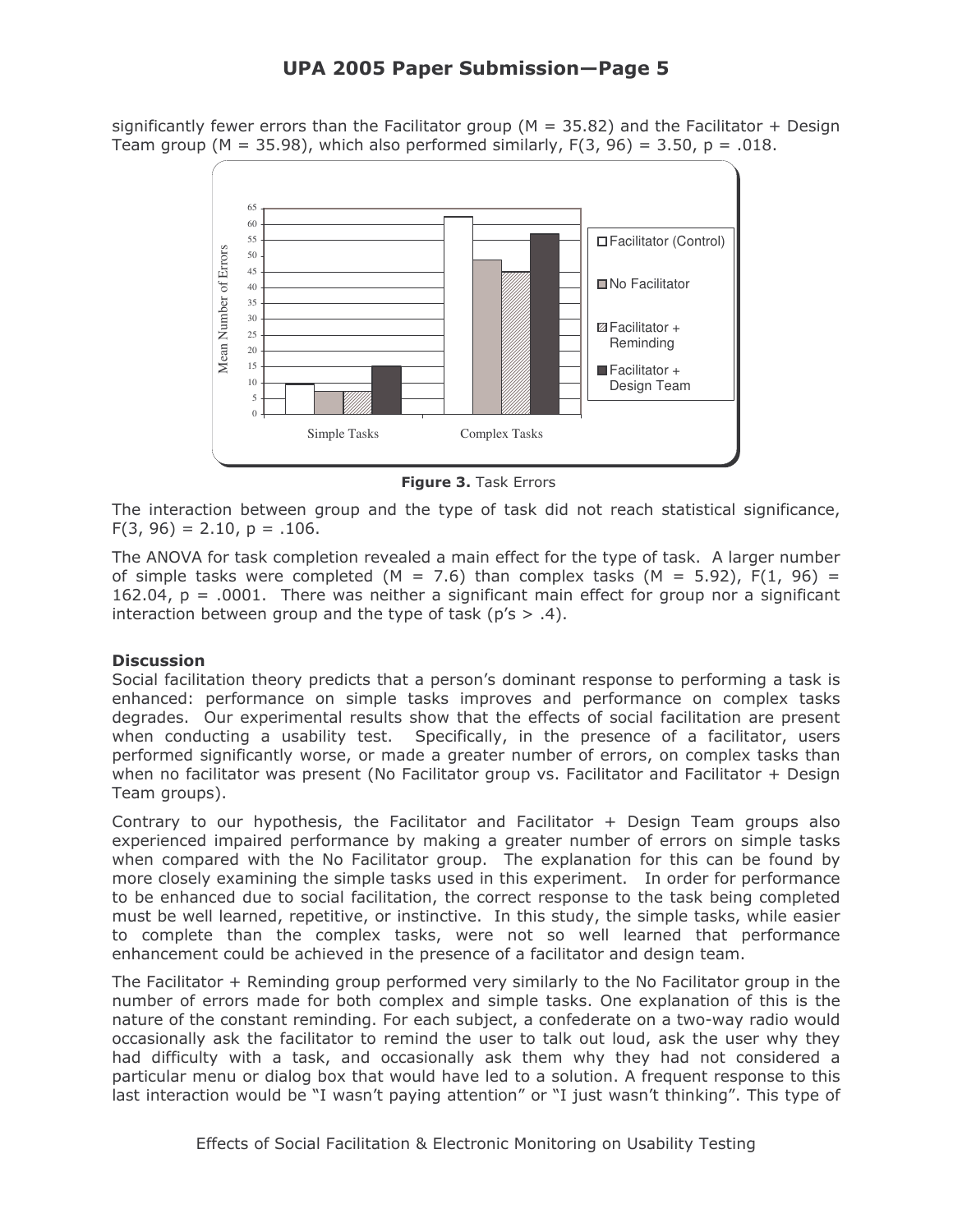## **UPA 2005 Paper Submission-Page 6**

constant reminding appeared to result in the user paying closer attention to the menus and complex dialog boxes he or she encountered, which inhibited the social facilitation response Wright & Converse (1992) had similar findings when and enhanced performance. comparing the error frequency of users performing usability tests silently versus users instructed to talk aloud and provide explanations for their actions. Those users instructed to provide an explanation made significantly fewer errors than users in the silent condition. While these subjects committed fewer errors, Wright & Converse note that this method for usability testing could cause a bias towards hiding software difficulties [19].

Similar to the results for errors, the type of task greatly impacted the number of tasks completed. Specifically, a significantly greater number of simple tasks were completed than complex tasks. However, task completion did not follow the same trend as errors when looking at groups. All groups completed nearly the same number of both simple and complex tasks. Since a time limit was used to move users on to the next task, a ceiling effect was experienced for task completion, resulting in very little difference between the groups.

#### **Conclusion**

The practice of usability testing hinges on users making mistakes in the presence of a software designer or design team. The design team uses the results of the test to suggest changes or refinements to the design of an application or suggest design ideas for new applications. It is important to recognize that usability testing takes place within a socialpsychological context, and this context can have an impact on the results of the test. Medical physicians have recognized a similar problem when taking blood pressure measurements to diagnose hypertension. Specifically, a patient's blood pressure can rise just from the psychological effects of the office visit and having their blood pressure tested [11]. This is termed the "white coat response". Our results clearly indicate that the context of the testing environment can have a significant impact on the user's performance. This in turn can impact the design team's conclusions about the interaction design of their applications. This could be particularly detrimental if only a few users are available to do testing.

Our results show that the particular procedures for conducting usability testing can have a significant impact on the outcome of the test. Specifically, the results appear to uphold the idea of minimizing the intrusion of the testing procedure into the user's awareness. While our experimental set-up was designed to re-create conditions that arise in Usability Labs, work reported by Robinson-Staveley & Cooper [15] indicates that even the mere presence of another person can affect performance on a computer task. Additionally, the affect of social context can be further intensified by the gender mix of user and facilitator.



Figure 4. Camera placement in the Usability Testing Lab

The results suggest that at least some of the usability testing situations should be conducted with minimal interaction as possible. Further, when setting up a Usability Lab, one should try to be sure that all such observation and monitoring equipment is placed in a way that is not constantly reminding the user of the observation. The cameras and microphones in our usability testing room are mounted in the ceiling to be unobtrusive (See Figure 4). Though we did not have a two-way mirror in our lab to test with, our results

Effects of Social Facilitation & Electronic Monitoring on Usability Testing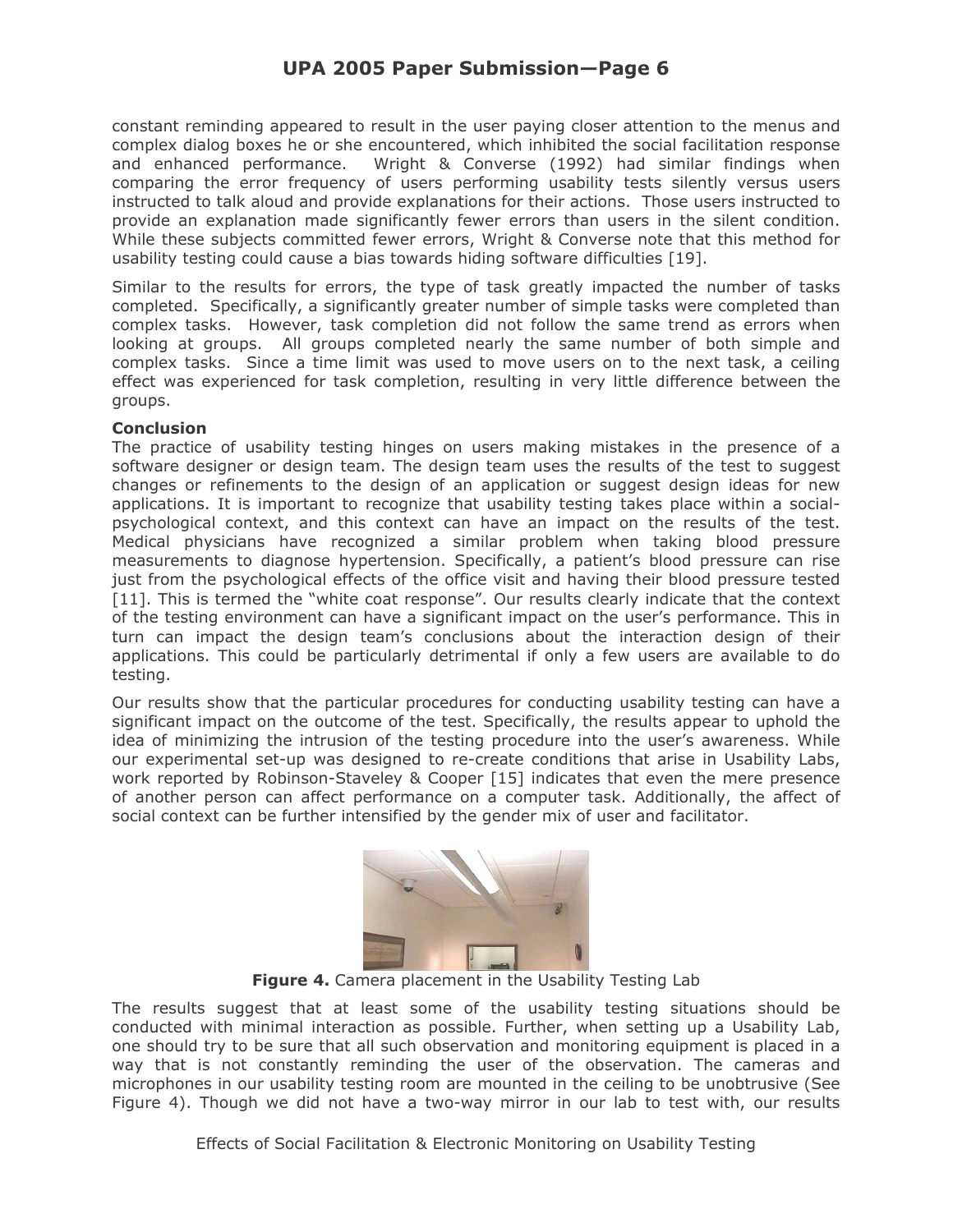imply that labs with large two-way mirrors could have an impact on the user's awareness of being observed. Further study is needed to clarify this point.

Our results clearly indicate that the social-psychological context of the usability test can have a significant impact on a user's performance. While we only measured performance, conducting experiments with different lab set-ups, gender differences between the facilitator and users, and different introductions into the process while measuring a person's state anxiety could provide a clearer picture as to the amount of anxiety each of these factors contribute. Alternative methods of conducting usability tests should be explored too, such as a think after method where the user conducts a usability test in private while running a screen recording application in the background, making the user completely unaware of the observation. A post interview could then be conducted with the user while reviewing the recording to determine what the user may have been thinking at the time [13].

## **ACKNOWLEDGEMENTS**

We would like to thank the Undergraduate Research Academy of Southern Illinois University Edwardsville for funding this research.

## **REFERENCES**

- 1. Aiello, J.R. & Kolb, K.J. (1995). Electronic Performance Monitoring: A Risk Factor for Workplace Stress, pages 163-179. In S. Sauter & L. Murphy (Eds.), Organizational Risk Factors for Job Stress. Washington, DC: American Psychological Association.
- 2. Aiello, J. R., & Shao, Y. (1993). Electronic Performance Monitoring and Stress: The role of feedback and goal setting. In M. J. Smith & G. Salvendy, Eds., Human-Computer Interaction: Applications and Case Studies, Elsevier-Science, 1011 - 1016.
- 3. Allport, F. H. (1920). The Influence of the Group Upon Association and Thought. Experimental Psychology, 3, 159-182.
- Beyer, H., and Holtzblatt, K. (1997). Contextual Design: A customer-centered approach 4. to systems designs. San Francisco, CA: Morgan Kaufman Publishers.
- 5. Chomiak, A.A., Kolb, K.J., & Aiello, J.R. (April 1993). Effect of Computer Monitoring and Distraction on Task Performance. Paper presented at the meeting of the Eastern Psychological Association, Washington, D.C.
- 6. Cottrell, N.B., Wack, D.L., Sekerak, G.J., & Rittle, R. H. (1968). Social Facilitation of Dominant Responses by the Presence of Audience and the Mere Presence of Others. Journal of Personality and Social Psychology, 9, 245-250.
- 7. Geen, R. G. (1989). Alternative Conceptions of Social Facilitation. In P. B. Paulus (Ed.), Psychology of Group Influence (2nd ed. pp. 15-51). Erlbaum, Hillsdale, NJ.
- 8. Gentner, D. & Grudin, J. (1996). Design Models for Computer-Human Interfaces. IEEE Computer, 29, 6, 28-35.
- 9. Guerin, Bernard. (1993). Social Facilitation. Cambridge University Press, Great Britain.
- 10. Henchy, T. & Glass, D.C. (1968). Evaluation Apprehension and the Social Facilitation of Dominant and Subordinate Responses. Journal of Personality and Social Psychology, 10, 446-454.
- 11. MacDonald, M.B., Laing, G.P., Wilson, M.P., & Wilson, T.W. (1999). Prevalence and Predictors of White-Coat Response in Patients with Treated Hypertension. Canadian Medical Association Journal, 161, 265-269.
- 12. Michaels, J.W., Blommel, J.M., Brocato, R.M., Linkous, R.A., & Rowe, J.S. (1982). Social Facilitation and Inhibition in a Natural Setting. Replications in Social Psychology, 2, 21-24.